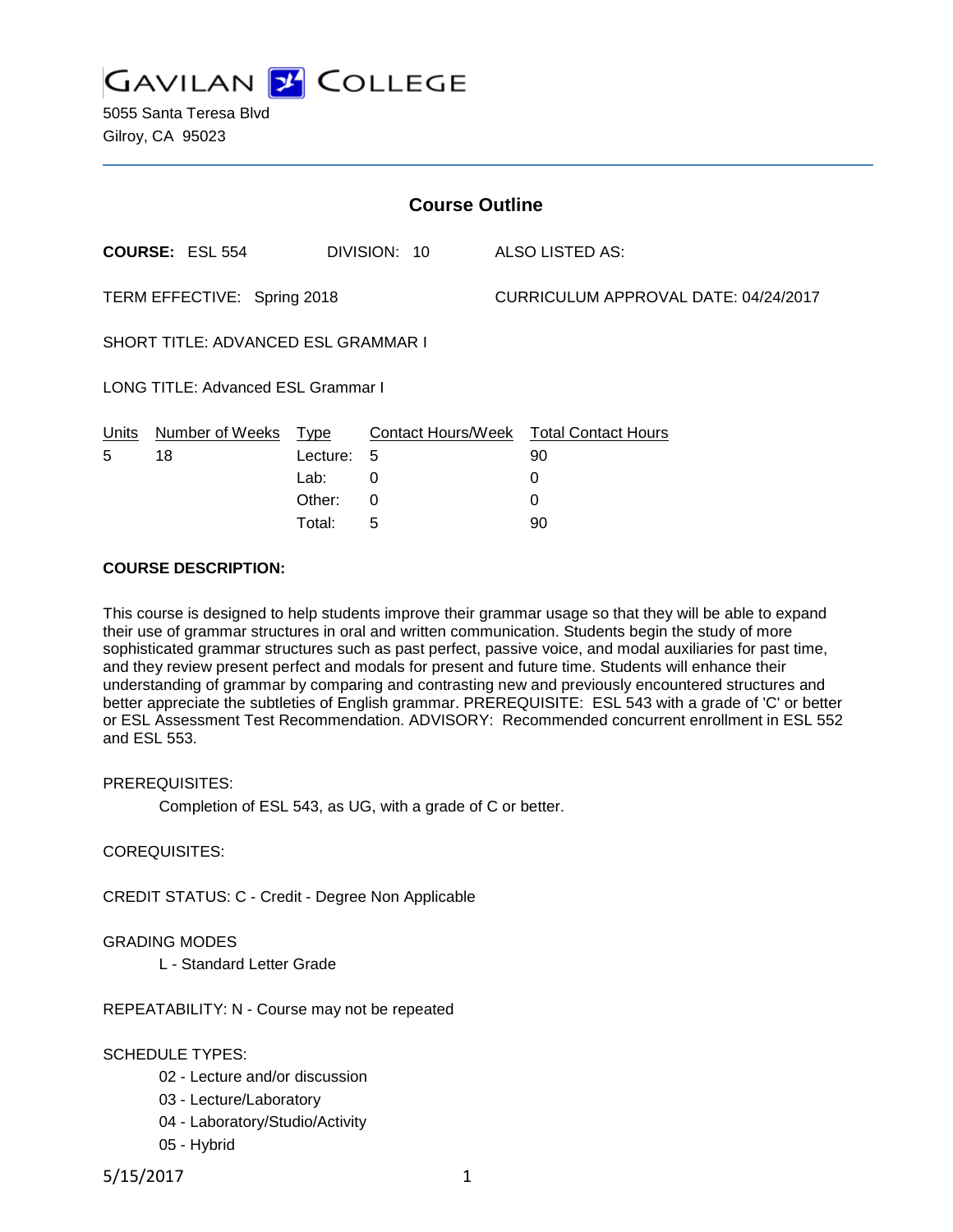72 - Dist. Ed Internet Delayed

73 - Dist. Ed Internet Delayed LAB

#### **STUDENT LEARNING OUTCOMES:**

1. Write original sentences in active and passive voice using the following verb tenses and structures: simple present, present continuous, simple past, past continuous, simple future, present perfect, present perfect continuous, past perfect, past perfect continuous, modal auxiliaries and phrases, and adjective clauses.

Measure of assessment: Written and oral classwork, homework, and written exams

Year assessed, or planned year of assessment: 2014

Institution Outcome Map: 1. Communication, 2. Cognition, 7. Content Specific

2. Compare and contrast modal auxiliaries, modal phrases, and verb tenses to determine differences in use, meaning, and function of each.

Measure of assessment: Written and oral classwork, homework, editing exercises, written exams.

Year assessed, or planned year of assessment: 2014

Institution Outcome Map: 1. Communication, 2. Cognition, 4. Social Interaction, 7. Content Specific

# **CONTENT, STUDENT PERFORMANCE OBJECTIVES, OUT-OF-CLASS ASSIGNMENTS**

Curriculum Approval Date: 04/24/2017

5 Hours

OUT-OF-CLASS ASSIGNMENTS: Every week students will do grammar exercises from the textbook and work with grammar software in the ESL Computer Lab to supplement work done in class.

CONTENT: Review verb tenses and grammar structures previously learned. These include simple present, past and future; present and past continuous; and simple future.

STUDENT PERFORMANCE OBJECTIVES: Compare and contrast forms and usage of tenses at the sentence level. Manipulate sentence form to create questions and affirmative and negative statements. Write original sentences. Read model paragraphs and analyze and explain tense usage at the paragraph level. 35 Hours

CONTENT: Review the present perfect tense and present perfect continuous tense. Compare and contrast the use and meaning of these two tenses with other verb tenses used in the present time. Introduce the past perfect tense and the past perfect continuous tense. Compare and contrast the use and meaning of all verb tenses used in the past time and compare to those used in the present time. STUDENT PERFORMANCE OBJECTIVES: Compare and contrast forms and usage of all verb tenses at the sentence level. Manipulate sentence form to create questions and affirmative and negative statements. Write original sentences. Read model paragraphs and analyze and explain tense usage at the paragraph level.

# 25 Hours

CONTENT: Review modal auxiliaries used for present and future time. Introduce modal auxiliary forms used to express past time.

STUDENT PERFORMANCE OBJECTIVES: Compare and contrast the usage of the following modals and related expressions: will, may, might, can, could, would rather, would like, must, have to, should, ought to, had better, be supposed to, be able to, be allowed to, be permitted to. Introduce the form used for past time: could have, may have, might have, must have, should have, would have, be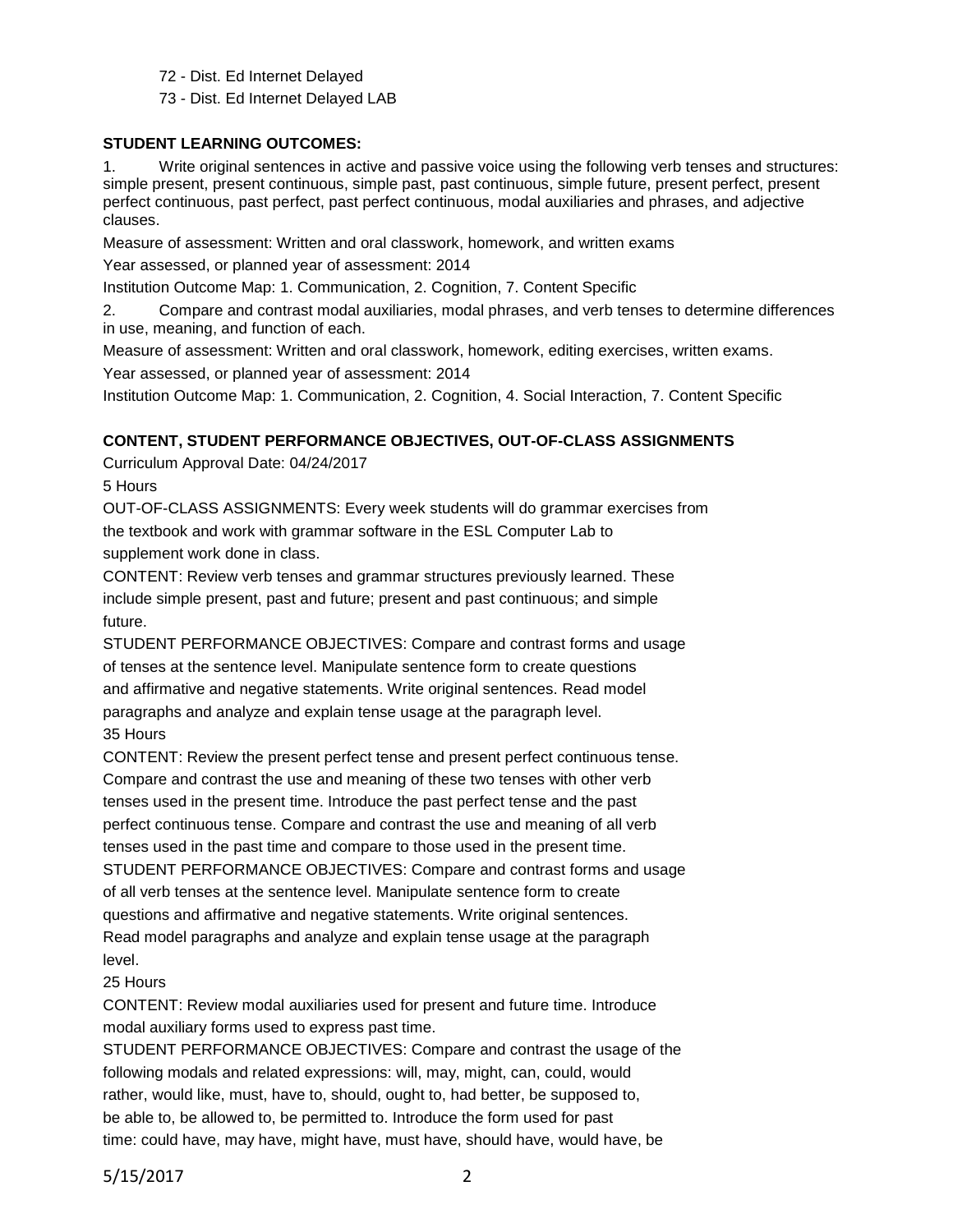supposed to, be able to, be allowed to, be permitted to, had to. Analyze short paragraphs and dialogues to decipher meaning and nuance. Construct questions and affirmative and negative statements using modals. 20 Hours

CONTENT: Introduce the passive voice, its form, meaning, and use, and compare it to active voice.

STUDENT PERFORMANCE OBJECTIVES: Identify active and passive sentences.

Convert active sentences to passive and vice-versa. Use modal auxiliaries in

the passive. Correlate the tense of an active sentence with that of its

passive equivalent. Use participles as adjectives. Read model paragraphs and

analyze and discuss the purpose and effect of the passive voice.

3 Hours

CONTENT: Review of all grammatical structures presented in the semester.

STUDENT PERFORMANCE OBJECTIVES: Demonstrate mastery of correct formation of

verb tenses and appropriateness of use in present, future, and past time.

2 Hours

Final Exam

# **OUT OF CLASS ASSIGNMENTS:**

Required Outside Hours:

Assignment Description:

Every week students will do grammar exercises from the textbook and work with grammar software in the ESL Computer Lab to supplement work done in class.

# **METHODS OF INSTRUCTION:**

Students are taught English grammar through a variety of activities that include: lecture, pair work, small and large group activities, written and oral textbook exercises, sentence and paragraph writing, reading and analysis of model paragraphs, and grammar and writing exercises utilizing ESL software.

# **METHODS OF EVALUATION:**

Writing assignments Percent of total grade: 15.00 % 15% - 40% Written homework; Essay exams; Term papers; Other: Paragraph writing Skill demonstrations Percent of total grade: 5.00 % 5% - 15% Class performance Objective examinations Percent of total grade: 60.00 % 60% - 80% Multiple choice; True/false; Matching items; Completion; Other: Cloze paragraph

# **REPRESENTATIVE TEXTBOOKS:**

Required Representative Textbooks Elbaum, Sandra. Grammar in Context, Book 3, 6th Edition (the first half). Heinle Cengage Learning,2015. ISBN: ISBN: 978-1305075399 Reading Level of Text, Grade: Reading level of text, Grade: High Intermediate/Advanced ESL Level Verified by: Verified by:Nicole Cisneros

# **ARTICULATION and CERTIFICATE INFORMATION**

Associate Degree: CSU GE:

5/15/2017 3